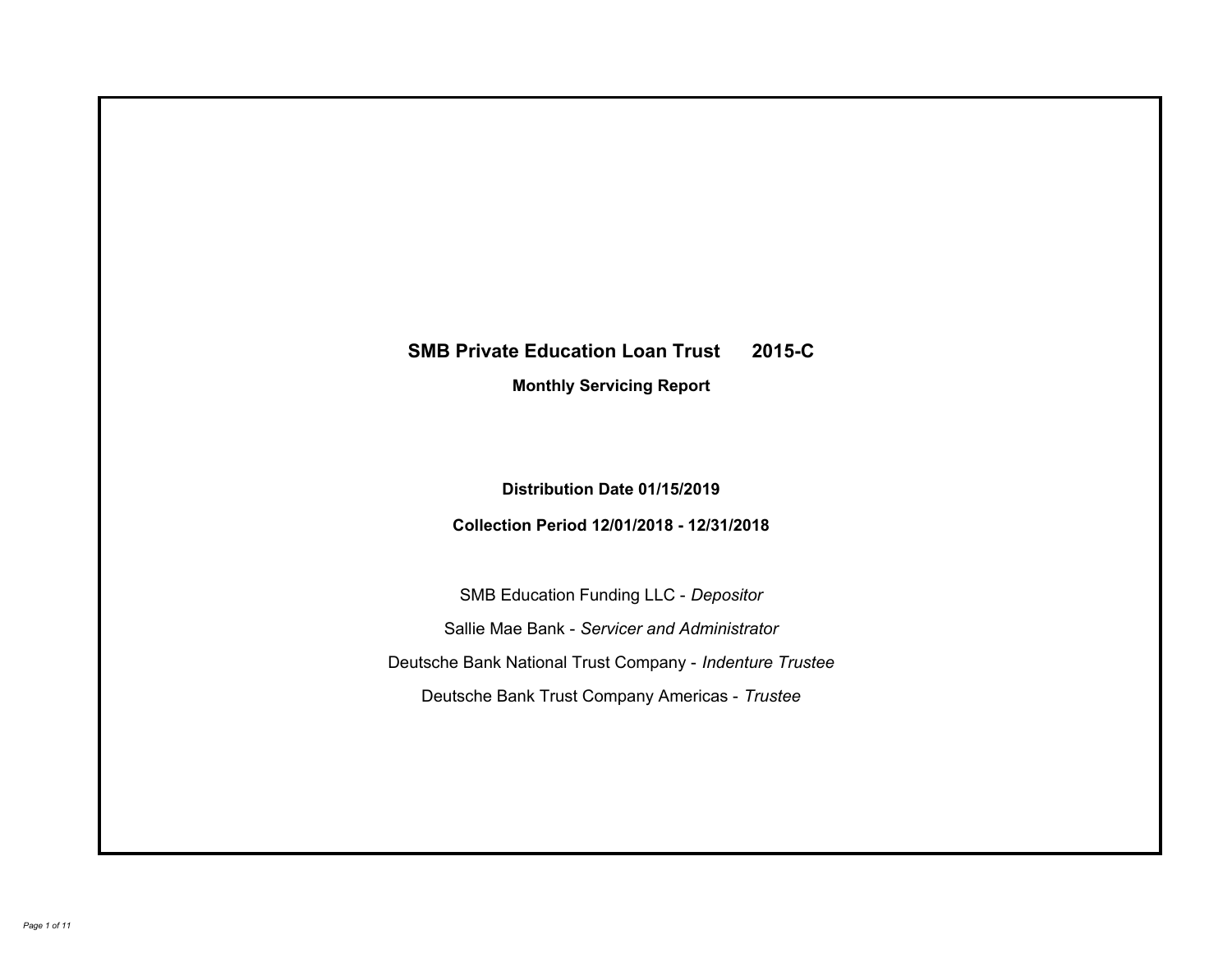| A            | <b>Student Loan Portfolio Characteristics</b>   |                                              | Settlement Date<br>10/27/2015 | 11/30/2018            | 12/31/2018            |
|--------------|-------------------------------------------------|----------------------------------------------|-------------------------------|-----------------------|-----------------------|
|              | <b>Principal Balance</b>                        |                                              | \$693,787,197.00              | \$450,108,327.25      | \$443,908,568.79      |
|              | Interest to be Capitalized Balance              |                                              | 55,852,621.68                 | 19,267,434.27         | 17,689,640.35         |
|              | Pool Balance                                    |                                              | \$749,639,818.68              | \$469,375,761.52      | \$461,598,209.14      |
|              | Weighted Average Coupon (WAC)                   |                                              |                               |                       |                       |
|              |                                                 | WAC1 (Contractual Interest Rate on the Loan) | 8.28%                         | 9.42%                 | 9.58%                 |
|              |                                                 | WAC2 (Average of Applicable Interest Rate)   | 8.28%                         | 9.37%                 | 9.52%                 |
|              | WAC3 (Average of Actual Interest Rate)          |                                              | 8.22%                         | 9.29%                 | 9.44%                 |
|              | Weighted Average Remaining Term                 |                                              | 127.00                        | 122.25                | 122.17                |
|              | Number of Loans                                 |                                              | 65,154                        | 42,388                | 41,700                |
|              | Number of Borrowers<br>Pool Factor              |                                              | 45,614                        | 30,376<br>0.626135045 | 29,882<br>0.615759993 |
|              | Since Issued Total Constant Prepayment Rate (1) |                                              |                               | 9.76%                 | 9.75%                 |
|              |                                                 |                                              |                               |                       |                       |
| $\sf B$      | <b>Debt Securities</b>                          | Cusip/Isin                                   | 12/17/2018                    |                       | 01/15/2019            |
|              | A <sub>2</sub> A                                | 78448RAB2                                    | \$123,770,514.15              |                       | \$120,099,610.77      |
|              | A <sub>2</sub> B                                | 78448RAC0                                    | \$59,792,518.91               |                       | \$58,019,135.63       |
|              | A <sub>3</sub>                                  | 78448RAD8                                    | \$75,000,000.00               |                       | \$75,000,000.00       |
|              | В                                               | 78448RAE6                                    | \$70,000,000.00               |                       | \$70,000,000.00       |
|              | C                                               | 78448RAF3                                    | \$50,000,000.00               |                       | \$50,000,000.00       |
|              |                                                 |                                              |                               |                       |                       |
| $\mathsf{C}$ | <b>Certificates</b>                             | <b>Cusip/Isin</b>                            | 12/17/2018                    |                       | 01/15/2019            |
|              | Residual                                        | 78448R106                                    | \$100,000.00                  |                       | \$100,000.00          |
|              |                                                 |                                              |                               |                       |                       |
| D            | <b>Account Balances</b>                         |                                              | 12/17/2018                    |                       | 01/15/2019            |
|              | Reserve Account Balance                         |                                              | \$1,884,455.00                |                       | \$1,884,455.00        |
|              |                                                 |                                              |                               |                       |                       |
| Ε            | <b>Asset / Liability</b>                        |                                              | 12/17/2018                    |                       | 01/15/2019            |
|              | Overcollateralization Percentage                |                                              | 19.35%                        |                       | 19.17%                |
|              | Specified Overcollateralization Amount          |                                              | \$140,812,728.46              |                       | \$138,479,462.74      |
|              | Actual Overcollateralization Amount             |                                              | \$90,812,728.46               |                       | \$88,479,462.74       |

(1) For additional information, see 'Since Issued CPR Methodology' found on page 11 of this report.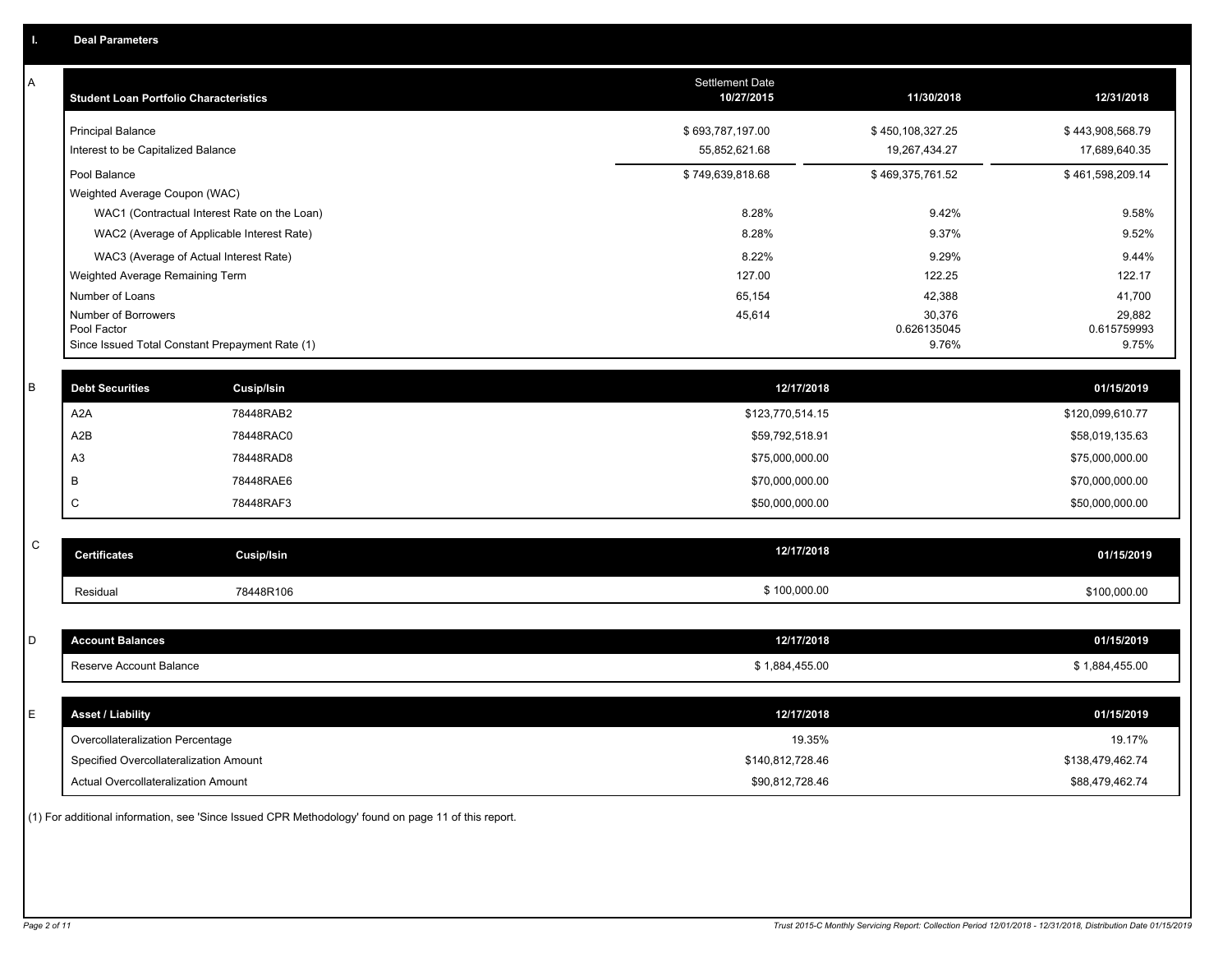### **II. 2015-C Trust Activity 12/01/2018 through 12/31/2018**

| Α | <b>Student Loan Principal Receipts</b>                           |                 |
|---|------------------------------------------------------------------|-----------------|
|   | <b>Borrower Principal</b>                                        | 7,827,738.23    |
|   | <b>Consolidation Activity Principal</b>                          | 0.00            |
|   | Seller Principal Reimbursement                                   | 0.00            |
|   | Servicer Principal Reimbursement                                 | 0.00            |
|   | Delinquent Principal Purchases by Servicer                       | 0.00            |
|   | <b>Other Principal Deposits</b>                                  | 0.00            |
|   | <b>Total Principal Receipts</b>                                  | \$7,827,738.23  |
| В | <b>Student Loan Interest Receipts</b>                            |                 |
|   | <b>Borrower Interest</b>                                         | 2,449,558.99    |
|   | <b>Consolidation Activity Interest</b>                           | 0.00            |
|   | Seller Interest Reimbursement                                    | 0.00            |
|   | Servicer Interest Reimbursement                                  | 0.00            |
|   | Delinquent Interest Purchases by Servicer                        | 0.00            |
|   | Other Interest Deposits                                          | 0.00            |
|   | <b>Total Interest Receipts</b>                                   | \$2,449,558.99  |
| C | <b>Recoveries on Realized Losses</b>                             | \$91,589.04     |
| D | <b>Investment Income</b>                                         | \$23,149.98     |
| Е | <b>Funds Borrowed from Next Collection Period</b>                | \$0.00          |
| F | <b>Funds Repaid from Prior Collection Period</b>                 | \$0.00          |
| G | Loan Sale or Purchase Proceeds                                   | \$0.00          |
| н | Initial Deposits to Distribution Account                         | \$0.00          |
|   | <b>Excess Transferred from Other Accounts</b>                    | \$0.00          |
| J | <b>Borrower Benefit Reimbursements</b>                           | \$0.00          |
| Κ | <b>Other Deposits</b>                                            | \$0.00          |
| L | <b>Other Fees Collected</b>                                      | \$0.00          |
| M | <b>AVAILABLE FUNDS</b>                                           | \$10,392,036.24 |
| N | Non-Cash Principal Activity During Collection Period             | \$1,627,979.77  |
| O | Aggregate Purchased Amounts by the Depositor, Servicer or Seller | \$0.00          |
| P | Aggregate Loan Substitutions                                     | \$0.00          |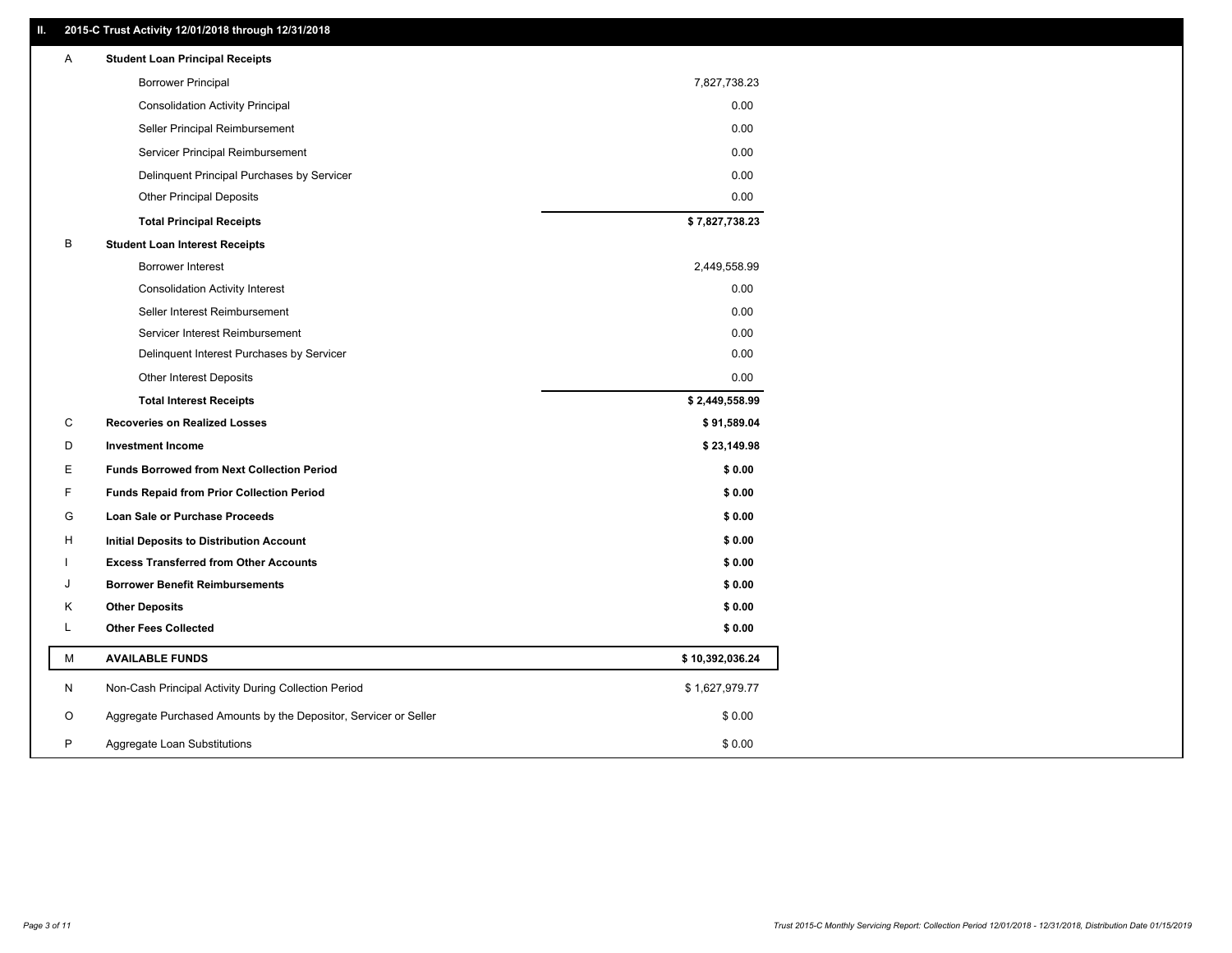|                   |                       |                          |         |                                                           | <b>Loans by Repayment Status</b> |                            |                          |         |                                                           |                |                            |
|-------------------|-----------------------|--------------------------|---------|-----------------------------------------------------------|----------------------------------|----------------------------|--------------------------|---------|-----------------------------------------------------------|----------------|----------------------------|
|                   |                       |                          |         | 12/31/2018                                                |                                  |                            |                          |         | 11/30/2018                                                |                |                            |
|                   |                       | <b>Wtd Avg</b><br>Coupon | # Loans | Principal and<br><b>Interest Accrued</b><br>to Capitalize | % of Principal                   | % of Loans in<br>Repay (1) | <b>Wtd Avg</b><br>Coupon | # Loans | Principal and<br><b>Interest Accrued</b><br>to Capitalize | % of Principal | % of Loans in<br>Repay (1) |
| INTERIM:          | IN SCHOOL             | 10.73%                   | 1,553   | \$22,604,206.53                                           | 4.897%                           | $-$ %                      | 10.56%                   | 1,647   | \$23,751,191.95                                           | 5.060%         | $-$ %                      |
|                   | <b>GRACE</b>          | 10.72%                   | 462     | \$6,507,002.11                                            | 1.410%                           | $-$ %                      | 10.49%                   | 670     | \$9,911,410.27                                            | 2.112%         | $-$ %                      |
|                   | <b>DEFERMENT</b>      | 10.62%                   | 2,654   | \$34,667,248.64                                           | 7.510%                           | $-$ %                      | 10.44%                   | 2,732   | \$35,184,972.01                                           | 7.496%         | $-$ %                      |
| <b>REPAYMENT:</b> | <b>CURRENT</b>        | 9.22%                    | 34,587  | \$363,554,230.65                                          | 78.760%                          | 91.387%                    | 9.05%                    | 34,904  | \$366,514,517.34                                          | 78.086%        | 91.508%                    |
|                   | 31-60 DAYS DELINQUENT | 8.95%                    | 749     | \$9,709,791.92                                            | 2.104%                           | 2.441%                     | 8.86%                    | 573     | \$7,328,947.74                                            | 1.561%         | 1.830%                     |
|                   | 61-90 DAYS DELINQUENT | 8.64%                    | 293     | \$4,074,618.15                                            | 0.883%                           | 1.024%                     | 8.89%                    | 284     | \$3,874,162.42                                            | 0.825%         | 0.967%                     |
|                   | > 90 DAYS DELINQUENT  | 10.73%                   | 164     | \$2,436,164.02                                            | 0.528%                           | 0.612%                     | 9.79%                    | 169     | \$2,404,546.40                                            | 0.512%         | 0.600%                     |
|                   | FORBEARANCE           | 9.86%                    | 1,238   | \$18,044,947.12                                           | 3.909%                           | 4.536%                     | 9.78%                    | 1,409   | \$20,406,013.39                                           | 4.347%         | 5.095%                     |
| <b>TOTAL</b>      |                       |                          | 41,700  | \$461,598,209.14                                          | 100.00%                          | 100.00%                    |                          | 42,388  | \$469,375,761.52                                          | 100.00%        | 100.00%                    |

Percentages may not total 100% due to rounding  $\star$ 

1 Loans classified in "Repayment" include any loan for which interim interest only, \$25 fixed payments or full principal and interest payments are due.

| 12/31/2018<br>11/30/2018<br>Principal and<br>Principal and<br><b>Wtd Avg</b><br><b>Interest Accrued</b><br>% of Loans in<br><b>Wtd Avg</b><br><b>Interest Accrued</b><br>to Capitalize<br>P&I Repay (2)<br>to Capitalize<br>% of Principal<br># Loans<br>% of Principal<br>Coupon<br>Coupon<br># Loans<br>IN SCHOOL<br>$-$ %<br>INTERIM:<br>10.48%<br>2,859<br>9.062%<br>10.30%<br>3,025<br>9.308%<br>\$41,829,510.06<br>\$43,691,602.47<br>GRACE<br>$-$ %<br>10.11%<br>10.32%<br>823<br>\$12,214,962.08<br>2.646%<br>1,247<br>\$18,620,070.81<br>3.967%<br><b>DEFERMENT</b><br>$-$ %<br>10.30%<br>4,805<br>12.923%<br>10.12%<br>\$59,650,962.25<br>4,980<br>\$61,267,209.48<br>13.053%<br><b>CURRENT</b><br>P&I REPAYMENT:<br>9.10%<br>30,796<br>8.92%<br>30,742<br>\$314,071,283.57<br>68.040%<br>90.276%<br>\$312,283,808.56<br>66.532%<br>716<br>546<br>31-60 DAYS DELINQUENT<br>8.89%<br>2.005%<br>2.660%<br>8.78%<br>1.488%<br>\$9,254,659.70<br>\$6,985,292.37<br>61-90 DAYS DELINQUENT<br>8.58%<br>283<br>0.861%<br>1.142%<br>273<br>\$3,972,144.54<br>8.84%<br>\$3,736,008.69<br>0.796%<br>157<br>> 90 DAYS DELINQUENT<br>10.75%<br>0.670%<br>9.78%<br>165<br>0.507%<br>\$2,330,281.07<br>0.505%<br>\$2,379,766.07<br>FORBEARANCE<br>1,261<br>9.86%<br>3.959%<br>5.253%<br>9.78%<br>1,410<br>\$18,274,405.87<br>\$20,412,003.07<br>4.349% |  |  | <b>Loans by Borrower Status</b> |  |  |                                |
|----------------------------------------------------------------------------------------------------------------------------------------------------------------------------------------------------------------------------------------------------------------------------------------------------------------------------------------------------------------------------------------------------------------------------------------------------------------------------------------------------------------------------------------------------------------------------------------------------------------------------------------------------------------------------------------------------------------------------------------------------------------------------------------------------------------------------------------------------------------------------------------------------------------------------------------------------------------------------------------------------------------------------------------------------------------------------------------------------------------------------------------------------------------------------------------------------------------------------------------------------------------------------------------------------------------------------------------------------|--|--|---------------------------------|--|--|--------------------------------|
|                                                                                                                                                                                                                                                                                                                                                                                                                                                                                                                                                                                                                                                                                                                                                                                                                                                                                                                                                                                                                                                                                                                                                                                                                                                                                                                                                    |  |  |                                 |  |  |                                |
|                                                                                                                                                                                                                                                                                                                                                                                                                                                                                                                                                                                                                                                                                                                                                                                                                                                                                                                                                                                                                                                                                                                                                                                                                                                                                                                                                    |  |  |                                 |  |  | % of Loans in<br>P&I Repay (2) |
|                                                                                                                                                                                                                                                                                                                                                                                                                                                                                                                                                                                                                                                                                                                                                                                                                                                                                                                                                                                                                                                                                                                                                                                                                                                                                                                                                    |  |  |                                 |  |  | $-$ %                          |
|                                                                                                                                                                                                                                                                                                                                                                                                                                                                                                                                                                                                                                                                                                                                                                                                                                                                                                                                                                                                                                                                                                                                                                                                                                                                                                                                                    |  |  |                                 |  |  | $-$ %                          |
|                                                                                                                                                                                                                                                                                                                                                                                                                                                                                                                                                                                                                                                                                                                                                                                                                                                                                                                                                                                                                                                                                                                                                                                                                                                                                                                                                    |  |  |                                 |  |  | $-$ %                          |
|                                                                                                                                                                                                                                                                                                                                                                                                                                                                                                                                                                                                                                                                                                                                                                                                                                                                                                                                                                                                                                                                                                                                                                                                                                                                                                                                                    |  |  |                                 |  |  | 90.308%                        |
|                                                                                                                                                                                                                                                                                                                                                                                                                                                                                                                                                                                                                                                                                                                                                                                                                                                                                                                                                                                                                                                                                                                                                                                                                                                                                                                                                    |  |  |                                 |  |  | 2.020%                         |
|                                                                                                                                                                                                                                                                                                                                                                                                                                                                                                                                                                                                                                                                                                                                                                                                                                                                                                                                                                                                                                                                                                                                                                                                                                                                                                                                                    |  |  |                                 |  |  | 1.080%                         |
|                                                                                                                                                                                                                                                                                                                                                                                                                                                                                                                                                                                                                                                                                                                                                                                                                                                                                                                                                                                                                                                                                                                                                                                                                                                                                                                                                    |  |  |                                 |  |  | 0.688%                         |
|                                                                                                                                                                                                                                                                                                                                                                                                                                                                                                                                                                                                                                                                                                                                                                                                                                                                                                                                                                                                                                                                                                                                                                                                                                                                                                                                                    |  |  |                                 |  |  | 5.903%                         |
| <b>TOTAL</b><br>100.00%<br>41,700<br>100.00%<br>42,388<br>100.00%<br>\$461,598,209.14<br>\$469,375,761.52<br>$\star$<br>Percentages may not total 100% due to rounding<br>2 Loans classified in "P&I Repayment" includes only those loans for which scheduled principal and interest payments are due.                                                                                                                                                                                                                                                                                                                                                                                                                                                                                                                                                                                                                                                                                                                                                                                                                                                                                                                                                                                                                                             |  |  |                                 |  |  | 100.00%                        |

WAC reflects WAC3 To conform with company standard reporting these sections now include Princial and Interest Accrued to Capitalize.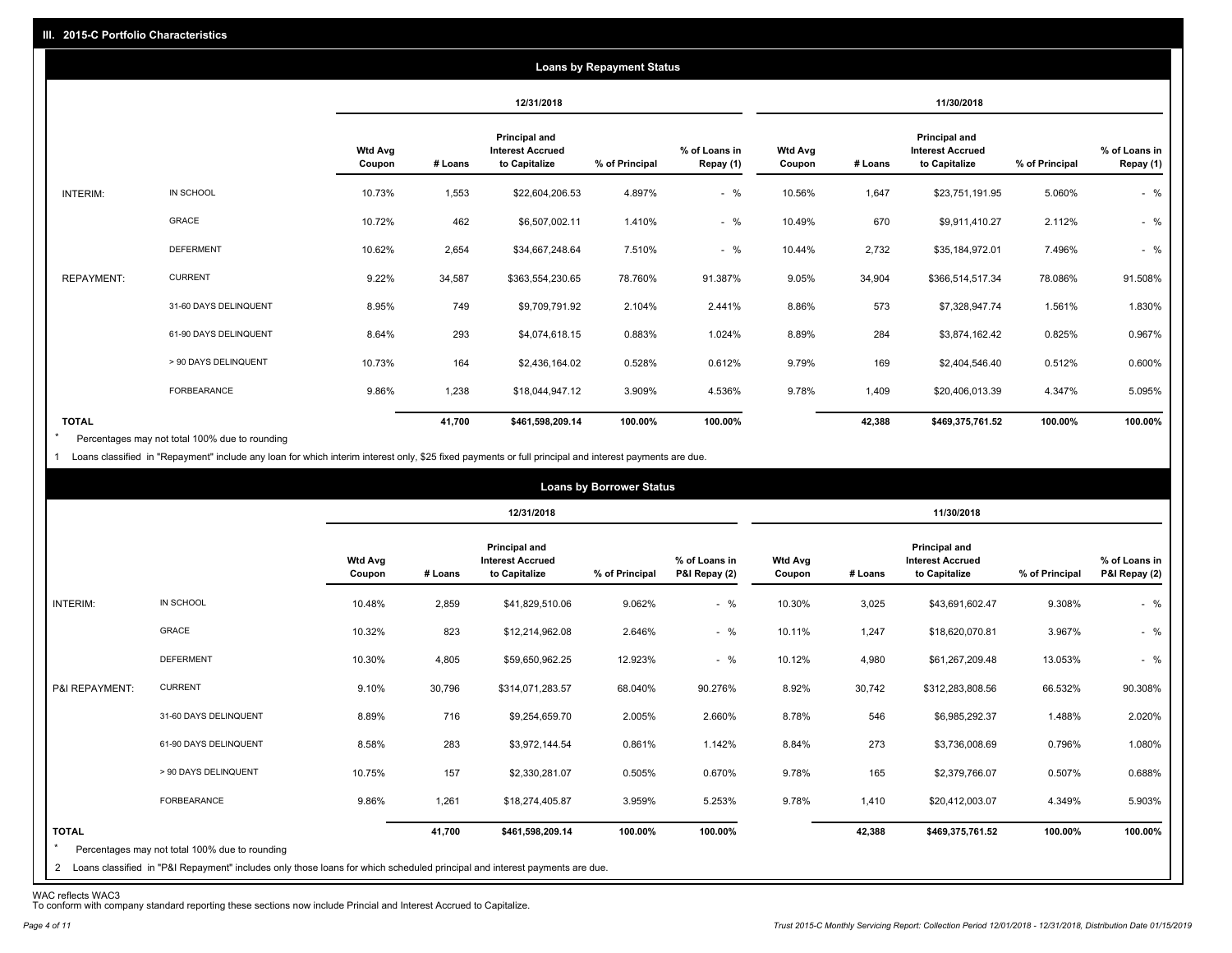|                                                                                                  | 12/31/2018       | 11/30/2018       |
|--------------------------------------------------------------------------------------------------|------------------|------------------|
| Pool Balance                                                                                     | \$461,598,209.14 | \$469,375,761.52 |
| Total # Loans                                                                                    | 41,700           | 42,388           |
| Total # Borrowers                                                                                | 29,882           | 30,376           |
| Weighted Average Coupon                                                                          | 9.52%            | 9.37%            |
| Weighted Average Remaining Term                                                                  | 122.17           | 122.25           |
| Percent of Pool - Cosigned                                                                       | 93.2%            | 93.2%            |
| Percent of Pool - Non Cosigned                                                                   | 6.8%             | 6.8%             |
| Borrower Interest Accrued for Period                                                             | \$3,507,870.42   | \$3,425,357.28   |
| <b>Outstanding Borrower Interest Accrued</b>                                                     | \$20,699,201.37  | \$22,126,418.84  |
| Gross Principal Realized Loss - Periodic *                                                       | \$776,057.85     | \$409,709.56     |
| Gross Principal Realized Loss - Cumulative *                                                     | \$20,466,190.80  | \$19,690,132.95  |
| Recoveries on Realized Losses - Periodic                                                         | \$91,589.04      | \$90,969.32      |
| Recoveries on Realized Losses - Cumulative                                                       | \$2,817,179.61   | \$2,725,590.57   |
| Net Losses - Periodic                                                                            | \$684,468.81     | \$318,740.24     |
| Net Losses - Cumulative                                                                          | \$17,649,011.19  | \$16,964,542.38  |
| Non-Cash Principal Activity - Capitalized Interest                                               | \$2,409,607.00   | \$3,883,793.96   |
| Since Issued Total Constant Prepayment Rate (CPR) (1)                                            | 9.75%            | 9.76%            |
| <b>Loan Substitutions</b>                                                                        | \$0.00           | \$0.00           |
| <b>Cumulative Loan Substitutions</b>                                                             | \$0.00           | \$0.00           |
| <b>Unpaid Servicing Fees</b>                                                                     | \$0.00           | \$0.00           |
| <b>Unpaid Administration Fees</b>                                                                | \$0.00           | \$0.00           |
| <b>Unpaid Carryover Servicing Fees</b>                                                           | \$0.00           | \$0.00           |
| Note Interest Shortfall                                                                          | \$0.00           | \$0.00           |
| Loans in Modification                                                                            | \$41,006,205.57  | \$39,959,663.33  |
| % of Loans in Modification as a % of Loans in Repayment (P&I)                                    | 12.44%           | 12.28%           |
|                                                                                                  |                  |                  |
| % Annualized Gross Principal Realized Loss - Periodic as a %<br>of Loans in Repayment (P&I) * 12 | 2.83%            | 1.51%            |
| % Gross Principal Realized Loss - Cumulative as a % of                                           |                  |                  |
| <b>Original Pool Balance</b>                                                                     | 2.73%            | 2.63%            |
|                                                                                                  |                  |                  |

\* In accordance with the Servicer's current policies and procedures, after September 1, 2017 loans subject to bankruptcy claims generally will not be reported as a charged-off unless and until they are delinquent for 120 d

(1) For additional information, see 'Since Issued CPR Methodology' found on page 11 of this report.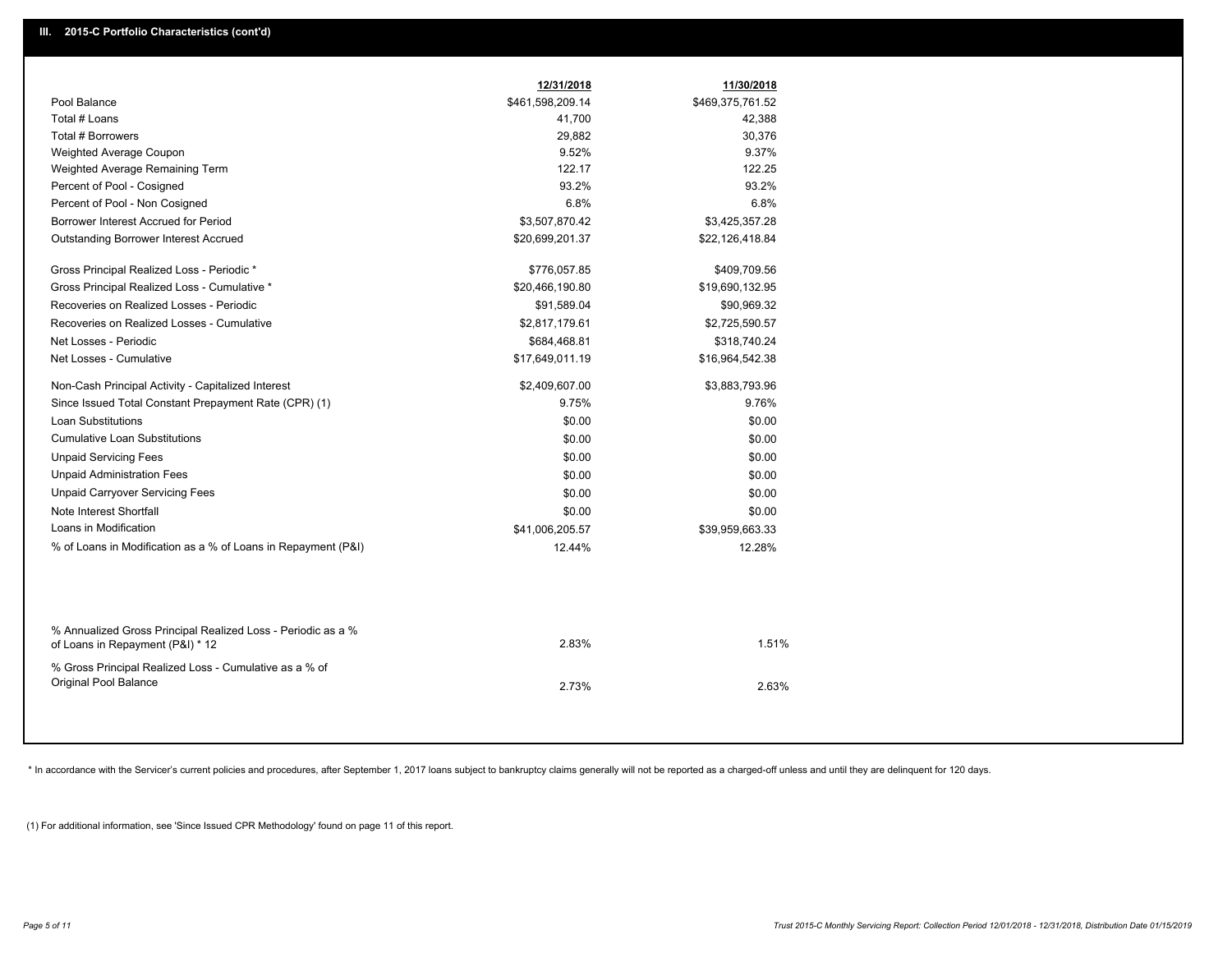#### **Loan Program**  A

|                                    | Weighted<br><b>Average Coupon</b> | # LOANS | <b>\$ AMOUNT</b> | $%$ *     |
|------------------------------------|-----------------------------------|---------|------------------|-----------|
| - Smart Option Interest-Only Loans | 8.88%                             | 9,033   | \$70,670,756.55  | 15.310%   |
| - Smart Option Fixed Pay Loans     | 9.44%                             | 10,952  | \$144,083,976.34 | 31.214%   |
| - Smart Option Deferred Loans      | 9.61%                             | 21.715  | \$246,843,476.25 | 53.476%   |
| - Other Loan Programs              | $0.00\%$                          | 0       | \$0.00           | $0.000\%$ |
| <b>Total</b>                       | 9.44%                             | 41,700  | \$461,598,209.14 | 100.000%  |

\* Percentages may not total 100% due to rounding

B

C

**Index Type**

|                       | Weighted<br><b>Average Coupon</b> | # LOANS | <b>\$ AMOUNT</b> | $%$ *     |
|-----------------------|-----------------------------------|---------|------------------|-----------|
| - Fixed Rate Loans    | 7.36%                             | 9,621   | \$125,965,202.17 | 27.289%   |
| - LIBOR Indexed Loans | 10.23%                            | 32,079  | \$335,633,006.97 | 72.711%   |
| - Other Index Rates   | $0.00\%$                          |         | \$0.00           | $0.000\%$ |
| Total                 | 9.44%                             | 41,700  | \$461,598,209.14 | 100.000%  |

\* Percentages may not total 100% due to rounding

## **Weighted Average Recent FICO**

| 3,424<br>2,713<br>4,388 | \$38,336,658.18<br>\$30,319,336.64<br>\$49,528,276.13 | 8.305%<br>6.568%<br>10.730% |
|-------------------------|-------------------------------------------------------|-----------------------------|
|                         |                                                       |                             |
|                         |                                                       |                             |
|                         |                                                       |                             |
| 8,757                   | \$98,148,881.35                                       | 21.263%                     |
| 22,415                  | \$245,255,543.25                                      | 53.132%                     |
| 3                       | \$9,513.59                                            | $0.002\%$                   |
| 41,700                  | \$461,598,209.14                                      | 100.000%                    |
|                         |                                                       |                             |

WAC reflects WAC3

To conform with company standard reporting these sections now include Princial and Interest Accrued to Capitalize.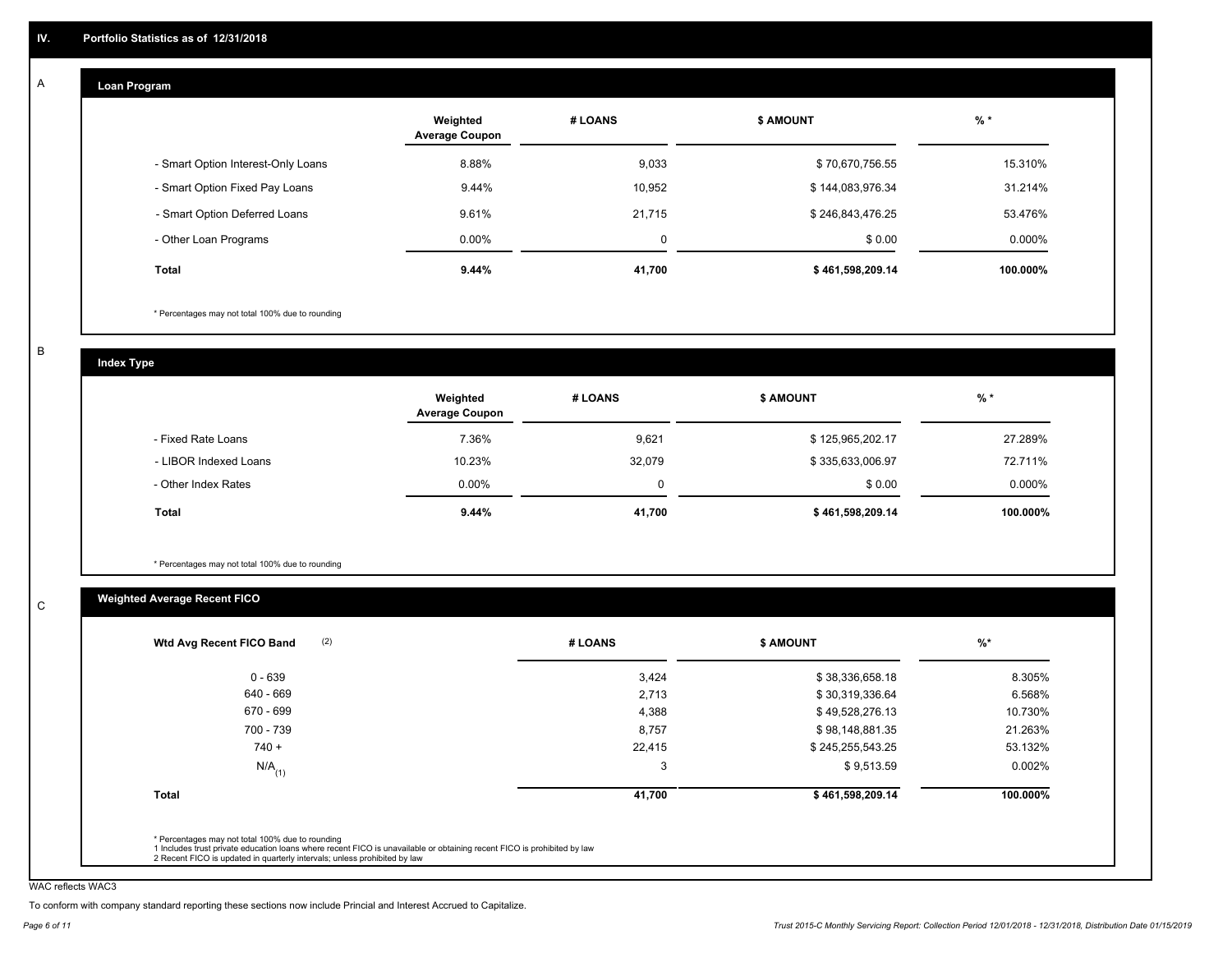| V. |     | 2015-C Reserve Account and Principal Distribution Calculations                                 |                  |  |
|----|-----|------------------------------------------------------------------------------------------------|------------------|--|
| А. |     | <b>Reserve Account</b>                                                                         |                  |  |
|    |     | Specified Reserve Account Balance                                                              | \$1,884,455.00   |  |
|    |     | Actual Reserve Account Balance                                                                 | \$1,884,455.00   |  |
| В. |     | <b>Principal Distribution Amount</b>                                                           |                  |  |
|    | j.  | Class A Notes Outstanding                                                                      | \$258,563,033.06 |  |
|    | ii. | Pool Balance                                                                                   | \$461,598,209.14 |  |
|    |     | First Priority Principal Distribution Amount (i - ii)<br>iii.                                  | \$0.00           |  |
|    |     | Class A and B Notes Outstanding<br>iv.                                                         | \$328,563,033.06 |  |
|    |     | First Priority Principal Distribution Amount                                                   | \$0.00           |  |
|    |     | v.<br>Pool Balance<br>vi.                                                                      | \$461,598,209.14 |  |
|    |     |                                                                                                |                  |  |
|    |     | Specified Overcollateralization Amount<br>vii.                                                 | \$138,479,462.74 |  |
|    |     | Available Funds (after payment of waterfall items A through H)<br>viii.                        | \$8,937,165.24   |  |
|    |     | <b>Class C Notes Outstanding</b><br>ix.                                                        | \$50,000,000.00  |  |
|    |     | Regular Principal Distribution Amount (if (iv > 0, (iv - v) - (vi - vii), min(viii, ix))<br>х. | \$5,444,286.66   |  |
|    |     | Pool Balance<br>xi.                                                                            | \$461,598,209.14 |  |
|    |     | 10% of Initial Pool Balance<br>xii.                                                            | \$74,963,981.87  |  |
|    |     | First Priority Principal Distribution Amount<br>xiii.                                          | \$0.00           |  |
|    |     | Regular Principal Distribution Amount<br>XIV.                                                  | \$5,444,286.66   |  |
|    |     | Available Funds (after payment of waterfall items A through J)<br>XV.                          | \$3,492,878.58   |  |
|    |     | xvi. Additional Principal Distribution Amount (if(ix $\lt$ = x, min(xv, xi - xiii - xiv)))     | \$0.00           |  |
|    |     |                                                                                                |                  |  |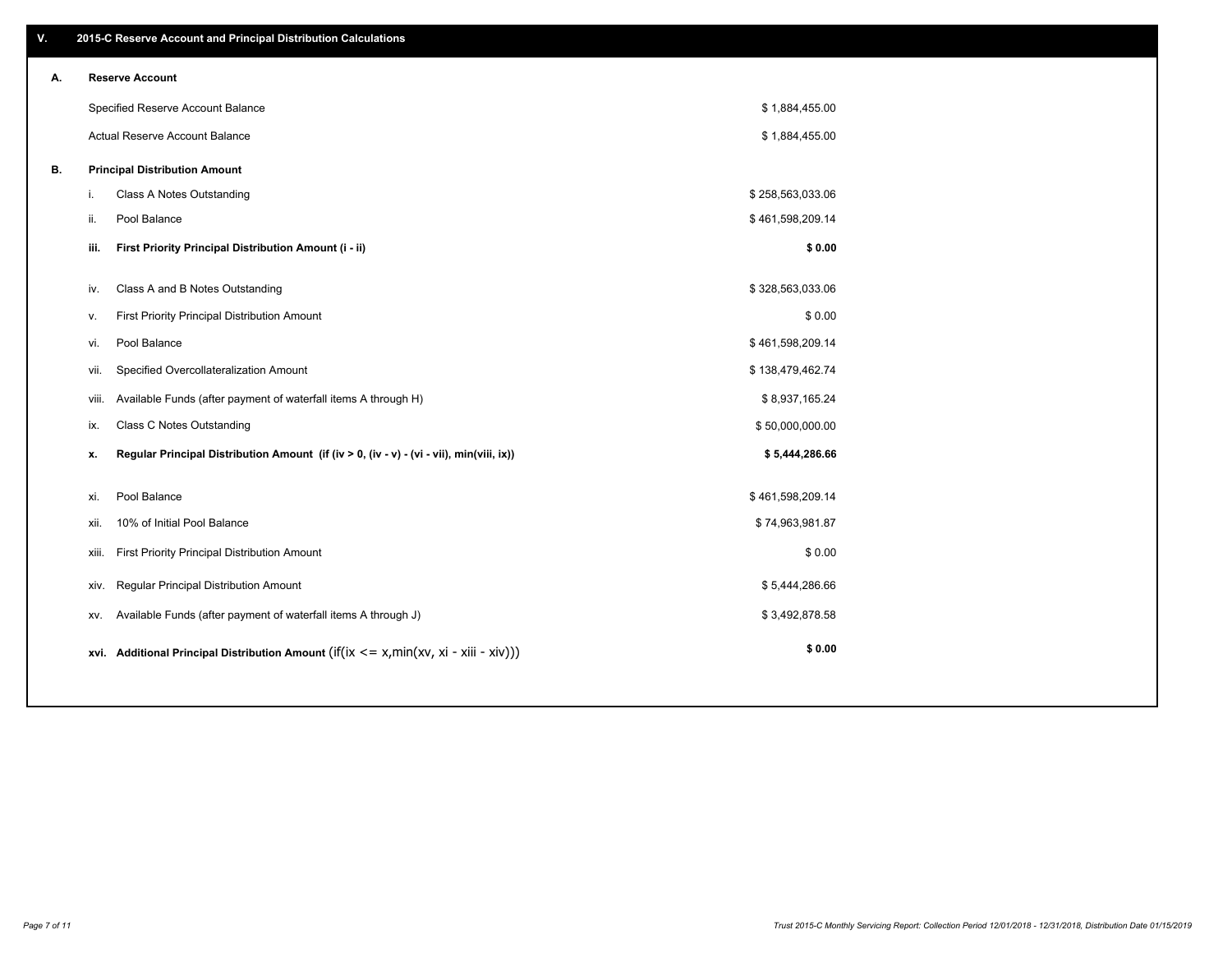|    |                                                         | Paid           | <b>Funds Balance</b> |
|----|---------------------------------------------------------|----------------|----------------------|
|    |                                                         |                |                      |
|    | <b>Total Available Funds</b>                            |                | \$10,392,036.24      |
| A  | <b>Trustee Fees</b>                                     | \$18,375.00    | \$10,373,661.24      |
| B  | <b>Servicing Fees</b>                                   | \$301,025.35   | \$10,072,635.89      |
| C  | i. Administration Fees                                  | \$8,333.00     | \$10,064,302.89      |
|    | ii. Unreimbursed Administrator Advances plus any Unpaid | \$0.00         | \$10,064,302.89      |
| D  | Class A Noteholders Interest Distribution Amount        | \$735,470.98   | \$9,328,831.91       |
| Е  | <b>First Priority Principal Payment</b>                 | \$0.00         | \$9,328,831.91       |
| F. | Class B Noteholders Interest Distribution Amount        | \$204,166.67   | \$9,124,665.24       |
| G  | Class C Noteholders Interest Distribution Amount        | \$187,500.00   | \$8,937,165.24       |
| H  | <b>Reinstatement Reserve Account</b>                    | \$0.00         | \$8,937,165.24       |
|    | <b>Regular Principal Distribution</b>                   | \$5,444,286.66 | \$3,492,878.58       |
| J  | <b>Carryover Servicing Fees</b>                         | \$0.00         | \$3,492,878.58       |
| K  | Additional Principal Distribution Amount                | \$0.00         | \$3,492,878.58       |
| L  | <b>Unpaid Expenses of Trustee</b>                       | \$0.00         | \$3,492,878.58       |
| M  | Unpaid Expenses of Administrator                        | \$0.00         | \$3,492,878.58       |
| N  | Remaining Funds to the Residual Certificateholders      | \$3,492,878.58 | \$0.00               |
|    |                                                         |                |                      |

#### **Waterfall Conditions**

|      | Pool Balance                                                                     | \$461,598,209.14 |  |
|------|----------------------------------------------------------------------------------|------------------|--|
|      | Class A and B Notes Outstanding                                                  | \$328,563,033.06 |  |
| iii. | Class C Noteholders' Interest Distribution Ratio (i / ii)                        | 140.49%          |  |
| iv.  | Minimum Ratio                                                                    | 110.00%          |  |
|      | Is the Class C Noteholders' Interest Distribution Condition Satisfied (iii > iv) |                  |  |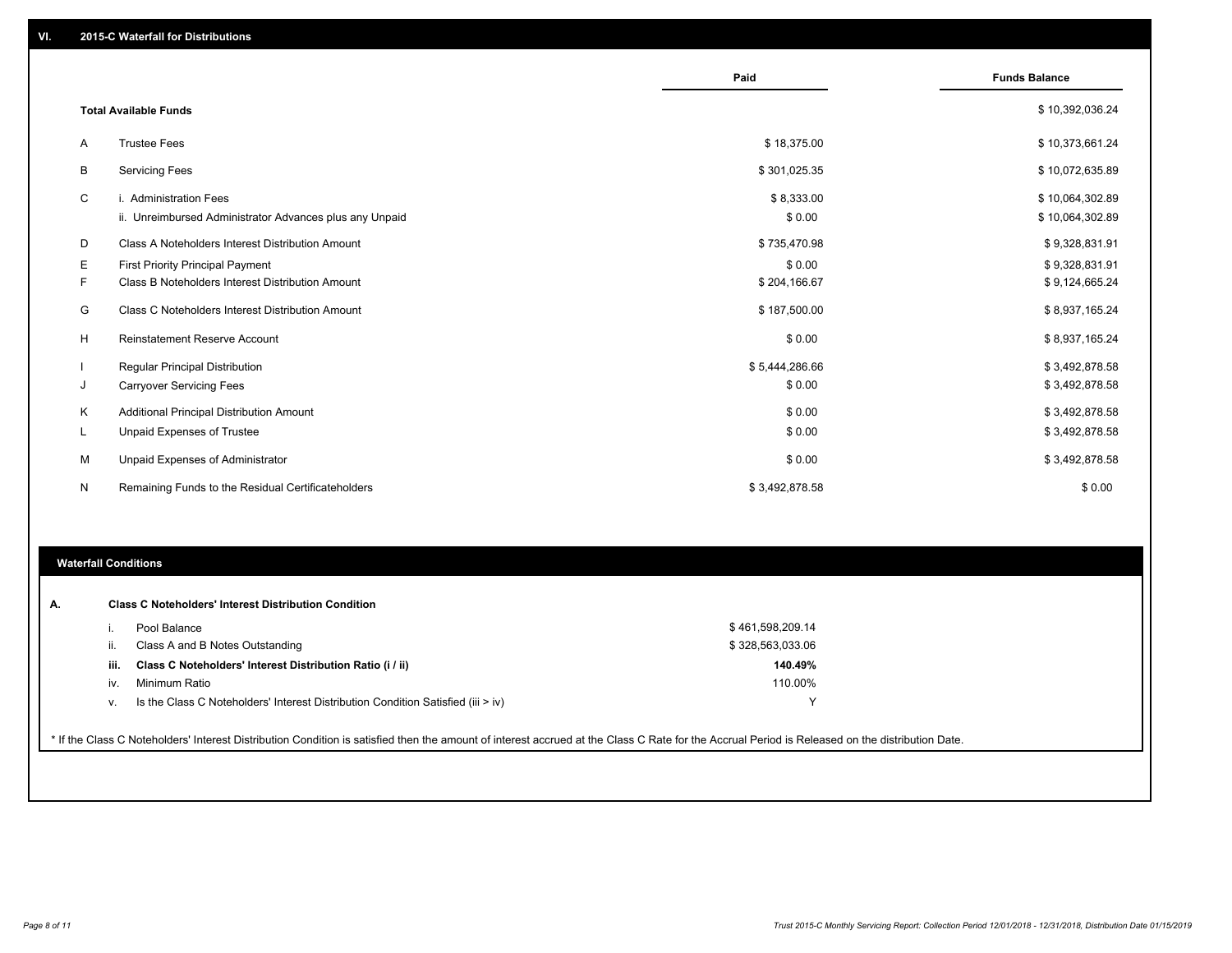## **VII. 2015-C Distributions**

| <b>Distribution Amounts</b>                                |                         |                         |                         |
|------------------------------------------------------------|-------------------------|-------------------------|-------------------------|
|                                                            | A <sub>2</sub> A        | A <sub>2</sub> B        | A3                      |
| Cusip/Isin                                                 | 78448RAB2               | 78448RAC0               | 78448RAD8               |
| <b>Beginning Balance</b>                                   | \$123,770,514.15        | \$59,792,518.91         | \$75,000,000.00         |
| Index                                                      | <b>FIXED</b>            | <b>LIBOR</b>            | <b>LIBOR</b>            |
| Spread/Fixed Rate                                          | 2.75%                   | 1.40%                   | 1.95%                   |
| Record Date (Days Prior to Distribution)                   | 1 NEW YORK BUSINESS DAY | 1 NEW YORK BUSINESS DAY | 1 NEW YORK BUSINESS DAY |
| <b>Accrual Period Begin</b>                                | 12/15/2018              | 12/17/2018              | 12/17/2018              |
| <b>Accrual Period End</b>                                  | 1/15/2019               | 1/15/2019               | 1/15/2019               |
| Daycount Fraction                                          | 0.08333333              | 0.08055556              | 0.08055556              |
| Interest Rate*                                             | 2.75000%                | 3.85513%                | 4.40513%                |
| <b>Accrued Interest Factor</b>                             | 0.002291667             | 0.003105521             | 0.003548577             |
| <b>Current Interest Due</b>                                | \$283,640.76            | \$185,686.95            | \$266,143.27            |
| Interest Shortfall from Prior Period Plus Accrued Interest | $$ -$                   | $\mathcal{S}$ -         | $$ -$                   |
| <b>Total Interest Due</b>                                  | \$283,640.76            | \$185,686.95            | \$266,143.27            |
| <b>Interest Paid</b>                                       | \$283,640.76            | \$185,686.95            | \$266,143.27            |
| <b>Interest Shortfall</b>                                  | $$ -$                   | $\mathbb{S}$ -          | $$ -$                   |
| <b>Principal Paid</b>                                      | \$3,670,903.38          | \$1,773,383.28          | $$ -$                   |
| <b>Ending Principal Balance</b>                            | \$120,099,610.77        | \$58,019,135.63         | \$75,000,000.00         |
| Paydown Factor                                             | 0.017733833             | 0.017733833             | 0.000000000             |
| <b>Ending Balance Factor</b>                               | 0.580191356             | 0.580191356             | 1.000000000             |

\* Pay rates for Current Distribution. For the interest rates applicable to the next distribution date, please see https://www.salliemae.com/about/investors/data/SMBabrate.txt.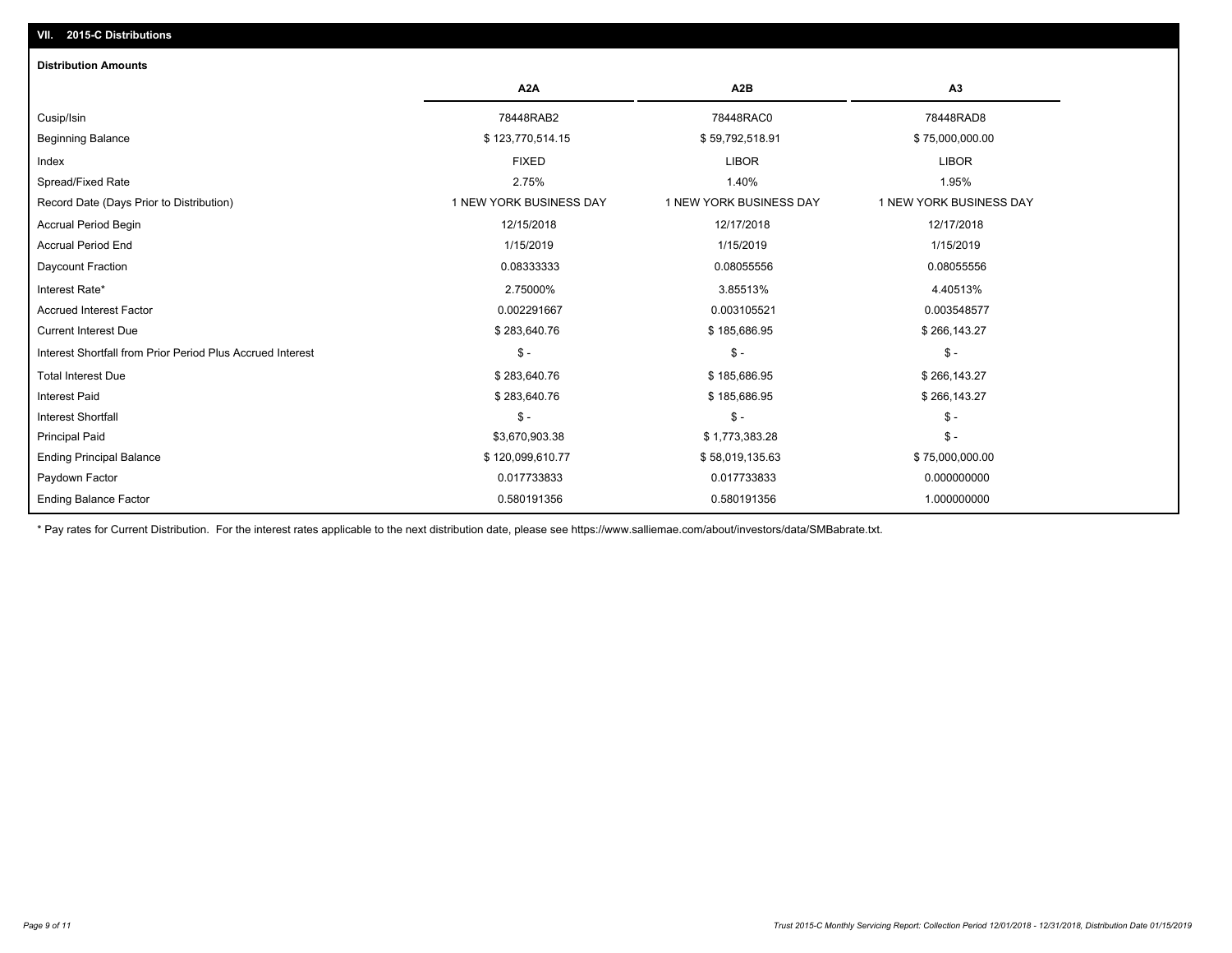| <b>Distribution Amounts</b>                                |                         |                         |
|------------------------------------------------------------|-------------------------|-------------------------|
|                                                            | в                       | C                       |
| Cusip/Isin                                                 | 78448RAE6               | 78448RAF3               |
| <b>Beginning Balance</b>                                   | \$70,000,000.00         | \$50,000,000.00         |
| Index                                                      | <b>FIXED</b>            | <b>FIXED</b>            |
| Spread/Fixed Rate                                          | 3.50%                   | 4.50%                   |
| Record Date (Days Prior to Distribution)                   | 1 NEW YORK BUSINESS DAY | 1 NEW YORK BUSINESS DAY |
| <b>Accrual Period Begin</b>                                | 12/15/2018              | 12/15/2018              |
| <b>Accrual Period End</b>                                  | 1/15/2019               | 1/15/2019               |
| Daycount Fraction                                          | 0.08333333              | 0.08333333              |
| Interest Rate*                                             | 3.50000%                | 4.50000%                |
| <b>Accrued Interest Factor</b>                             | 0.002916667             | 0.003750000             |
| <b>Current Interest Due</b>                                | \$204,166.67            | \$187,500.00            |
| Interest Shortfall from Prior Period Plus Accrued Interest | $\mathcal{S}$ -         | $\frac{1}{2}$           |
| <b>Total Interest Due</b>                                  | \$204,166.67            | \$187,500.00            |
| <b>Interest Paid</b>                                       | \$204,166.67            | \$187,500.00            |
| <b>Interest Shortfall</b>                                  | $\mathsf{\$}$ -         | $\mathsf{\$}$ -         |
| <b>Principal Paid</b>                                      | $\mathsf{\$}$ -         | $\mathsf{\$}$ -         |
| <b>Ending Principal Balance</b>                            | \$70,000,000.00         | \$50,000,000.00         |
| Paydown Factor                                             | 0.000000000             | 0.000000000             |
| <b>Ending Balance Factor</b>                               | 1.000000000             | 1.000000000             |

\* Pay rates for Current Distribution. For the interest rates applicable to the next distribution date, please see https://www.salliemae.com/about/investors/data/SMBabrate.txt.

**VII. 2015-C Distributions**